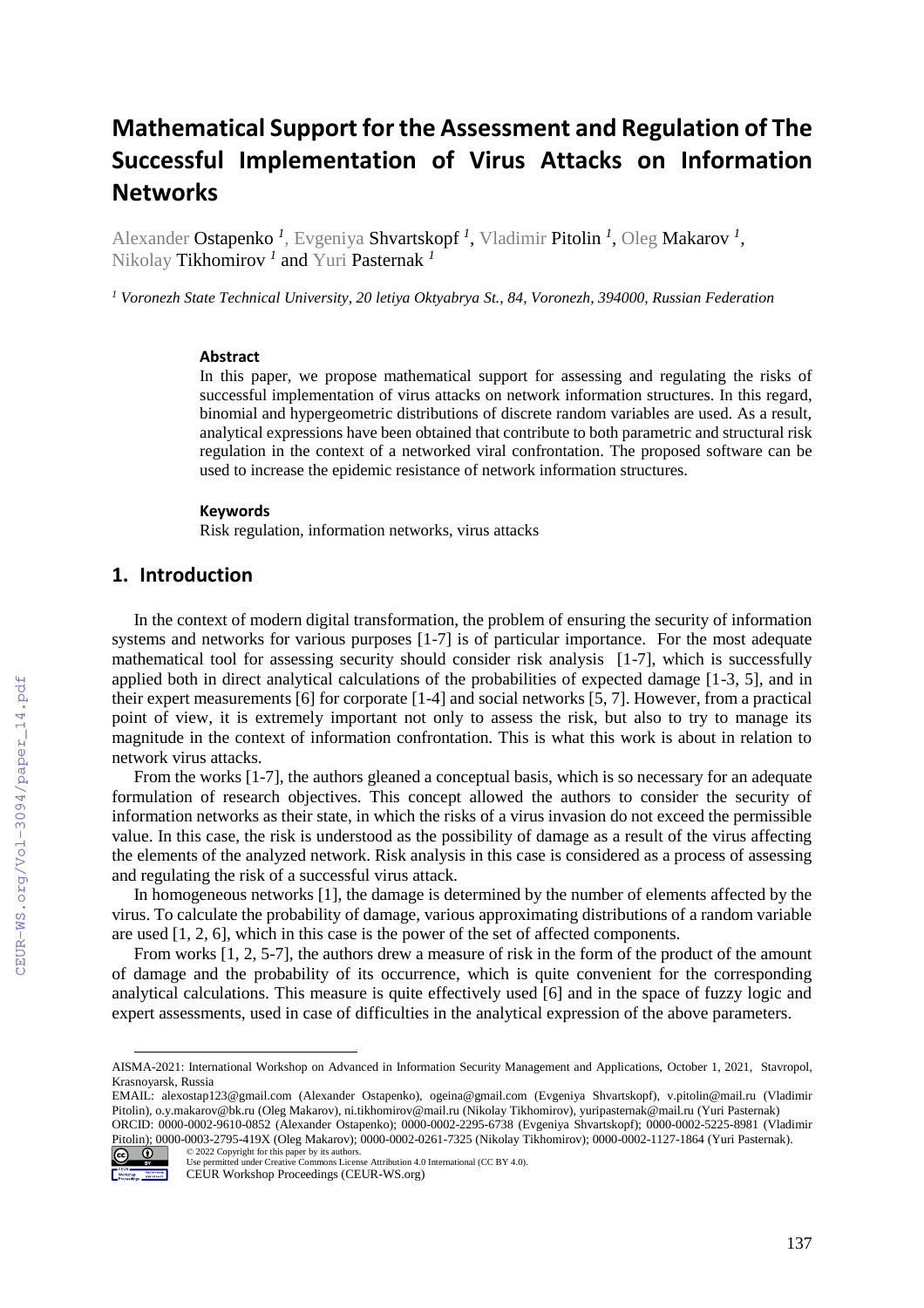The successful implementation of this measure in the risk analysis of attacked corporate [2, 3, 4] and even social [5, 7] networks convinced the authors of its effectiveness in relation to computer [1, 4] viruses of network structures. Epidemic processes [1] arising in this case require an adequate assessment of the epistability of networks, which are now actually the basis of digital transformation. However, this transformation is exposed to significant danger from cyberattacks for various purposes [2-4,6], among which viruses and worms [1] are the most harmful. Assessment of damages and risks from attacks by these malware can be carried out [1] through the moments of their statistical distribution. It is this message that prompted the authors of this work to turn to an attempt to build software for risk analysis of information and telecommunication networks and their clusters in the context of total virus attacks.

### **2. Risk assessment and management methodology**

In the context of the development of this study, it seems appropriate to consider heterogeneous networks. In this case, the expected damage from a virus infection for different network nodes is unequal and the application of the binomial probability distribution will be incorrect. Here, apparently, you should use a polynomial distribution and talk about the risk analysis of several random variables. Appropriate analytics exist for this. It only needs to be adapted for the risk analysis methodology.

The possibilities of continuous probability density distributions should also not be neglected. With appropriate discretization, one can pass from them to purely probabilistic estimates. The variety of continuous distributions here opens up sample opportunities for approximating random processes in attacks on information networks, including for protecting them from viral intrusions.

In terms of direct calculations of the margin of network stability (epistability) by the risk function, it is possible to propose taking into account its variance. In other words, it seems possible to be limited only by the difference between the fatal value and the expected risk, and to introduce a dispersion correction. In this case, it is proposed to count from the sum of the expectation and the standard deviation of the risk function. Here it is also necessary to determine the range of admissible values and propose adequate control algorithms.

Regarding the regulation of the above reference point (for assessing the epistability), obviously, the criterion is the minimization of its coordinate value along the damage axis. This is not difficult for the first of the two design cases considered in the work. However, for the second case (hypergeometric distribution), this approach is not obvious. Here, the analytical estimate (binomial distribution) will have to be replaced by a numerical calculation, possibly even with subsequent optimization. An even more complicated situation will take place in the case of using polynomial distribution and performing risk analysis of heterogeneous networks exposed to virus attacks.

In this case, the infection of these elements occurs randomly with the probability of a single infection  $p$  estimating the expected  $x$  number of damaged elements and minimizing damage to the network by setting up antivirus tools (adjusting the  $p$  parameter).

For the risk assessment in this problem, it is appropriate to use the binomial probability distribution:

$$
P(x, n, p) = C_n^x p^x (1-p)^{n-x}, \qquad (1)
$$

where  $0 \le p \le 1$  – the probability of a single infection by a virus of one network node;

 $n - a$  positive integer equal to the number of hosts;

 $x$  – the expected number of nodes affected by the virus.

Based on the risk measure taken [1-7], its value will be  $(x, u_0)$ . When normalizing (2) in terms of damage to one node), can be determined from (1) as follows:

Risk 
$$
(x, n, p) = (x, u_0) P(x, n, p).
$$
 (2)

Risk function shown on Figure 1.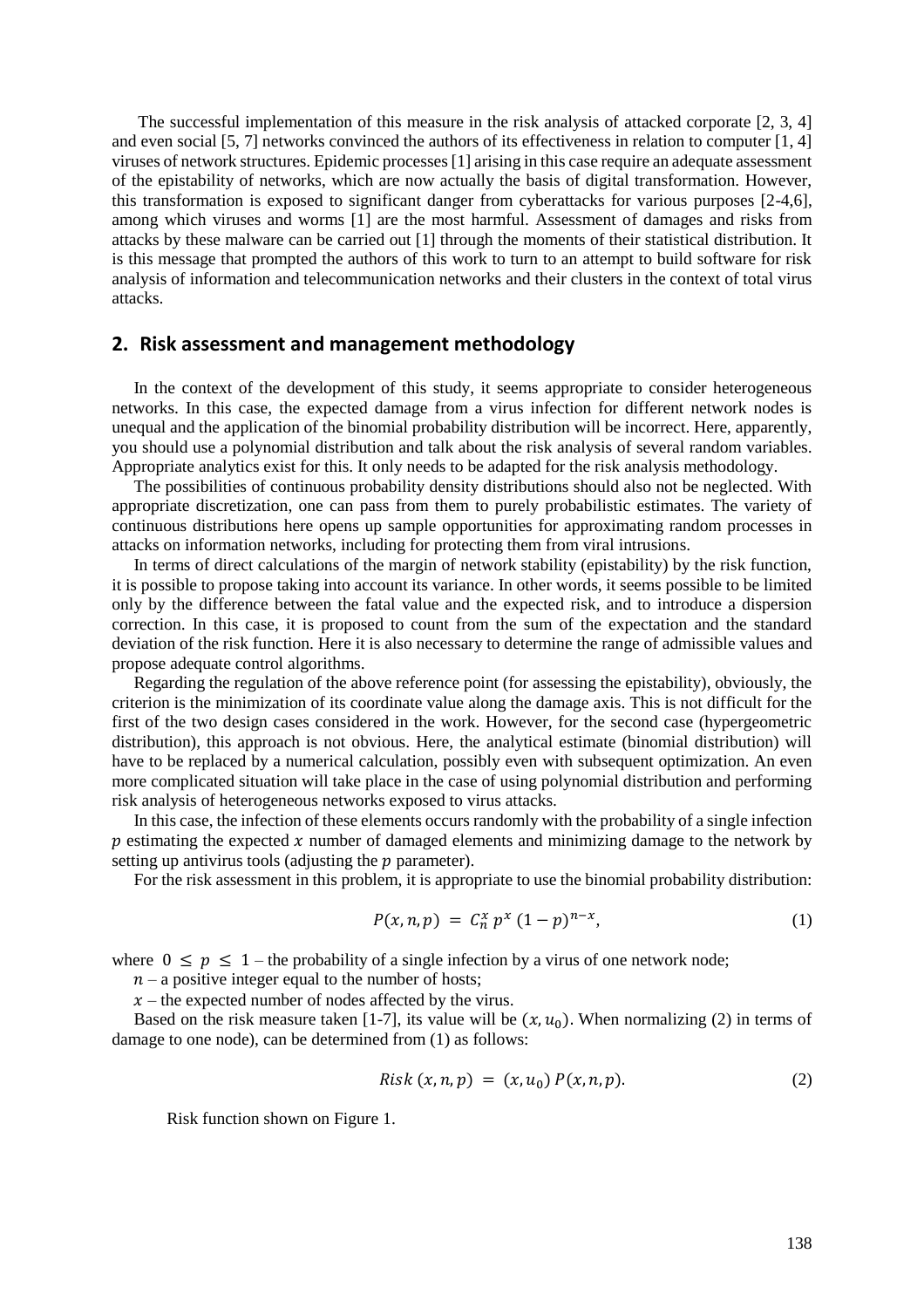

#### **Figure 1:** Risk function

When normalizing (2) in terms of damage to one node  $u_0$  we have:

$$
\underline{Risk}(x,n,p) = x C_n^x p^x (1-p)^{n-x}.
$$
 (3)

For a random risk variable (3), the expected value is found:

$$
M(x) = np [1 - p(n+1)]. \tag{4}
$$

From expression (4), it is possible to estimate the margin of stability of the virus-attacked network in relation to its lethal damage to all nodes  $n$ :

$$
z(Risk) = n - M(x). \tag{5}
$$

When normalizing expression  $(5)$  with respect to  $n$ , it has the value of normalized risk stability:

$$
\underline{z}\left(Risk\right) = \frac{n - M(x)}{n} = 1 - \frac{M(x)}{n}.\tag{6}
$$

Taking into account (4), the last expression (6) can be reduced to the following quadratic equation:

$$
p^2(n+1) - p + (1 - z) = 0.
$$
 (7)

The solution to  $(7)$  with respect to  $p$  is two roots:

$$
p_{1,2} = \frac{1 \pm \sqrt{1 - 4(n+1)(1 - \underline{z})}}{2(n+1)}.\tag{8}
$$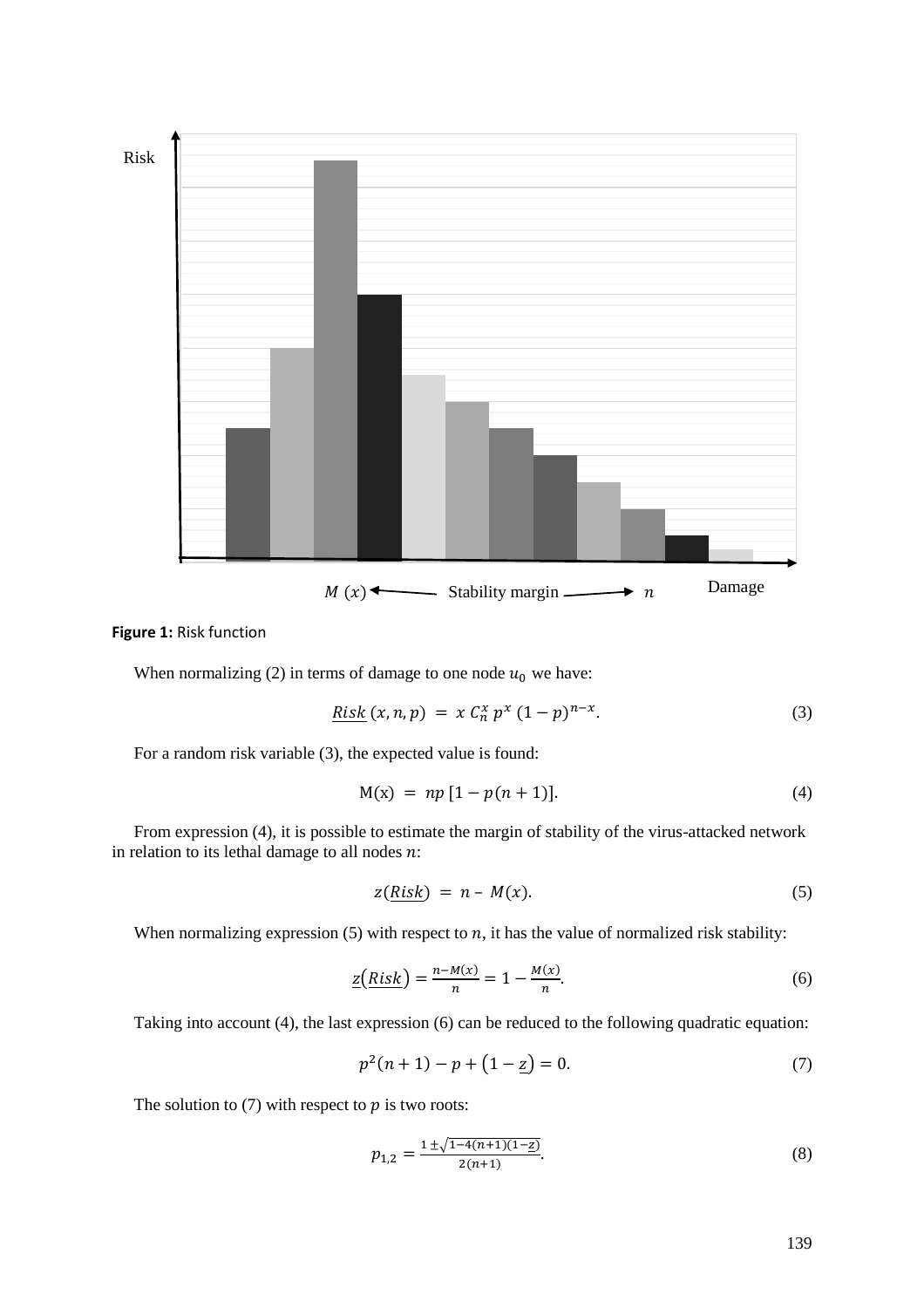Let us find their  $(8)$  range of admissible values of  $p$ :

$$
\frac{1}{2(n+1)} \le p \le \frac{1}{n+1}.\tag{9}
$$

It is within these (9) limits of probability  $p$  that the inductive anti-virus systems of homogeneous elements of the attacked network are tuned by moving away from the fatal edge of risk resistance:

$$
\underline{z} = \frac{4n+3}{4n+4}.\tag{10}
$$

The set of expressions (8) - (10) is the main one for this regulation. Let's complicate the task. The above methodology provides parametric (using  $p$ ) risk management. However, in practice, a more successful increase in the epidemic resilience of the network can be obtained through effective clustering of the network. With this in mind, let's take a look at the following problem.

There is an information network with fairly uniform  $n$  elements. In this case, the unacceptable damage to the network is the destruction of  $k$  elements by the virus. In order to increase the epidemic security of the network, its administrator seeks to create clusters of dimension  $m$  elements in it. Hence, it becomes necessary to assess the number of surviving operational elements in such clusters (risk analysis) and try to manage it in the course of information warfare.

For the risk assessment in this problem, it is appropriate to use the hypergeometric probability distribution:

$$
P(x, m, n, k) = \frac{c_x^k c_{n-x}^{m-x}}{c_n^m},
$$
\n(11)

where  $x \le k$ ;  $n - x \le m - k$ ;  $m, n, k, x$  – are integers.

Based on the expression (11), by analogy with (2) and (3), we have a normalized risk:

$$
Risk(x, m, n, k) = xP(x, m, n, k). \tag{12}
$$

For a random value of risk (12), the expected value is found:

$$
M(x) = \frac{nk}{m} \left[ \frac{(m-k)(n-m)}{m(m-1)} - \frac{nk}{m} \right].
$$
 (13)

From expression (4), by analogy with (5) and (6), the stability of a virus-attacked cluster in relation to lethal damage to all of its  $m$  nodes:

$$
\underline{z}(Risk) = 1 - \frac{M(x)}{n}.\tag{14}
$$

Using (14), we can construct the equation:

$$
\frac{nk}{m^2} \frac{(m-k)(n-m)-nk(m-1)}{m(m-1)} = 1 - \underline{z}.
$$
\n(15)

The last expression (15) can be reduced to a fourth-order control:

$$
m^4 \left(1 - \underline{z}\right) - m^3 \left(1 - \underline{z}\right) + m^2 (nk) + m(nk^2) - (nk^2) = 0,\tag{16}
$$

which solution with respect to  $m$  is appropriate to implement in an automated mode. In this case, it is possible to determine the dimension of the clusters into which the network should be partitioned to ensure their specified epidemic resistance. This is the structural regulation of the network architecture in order to counteract virus attacks on its users.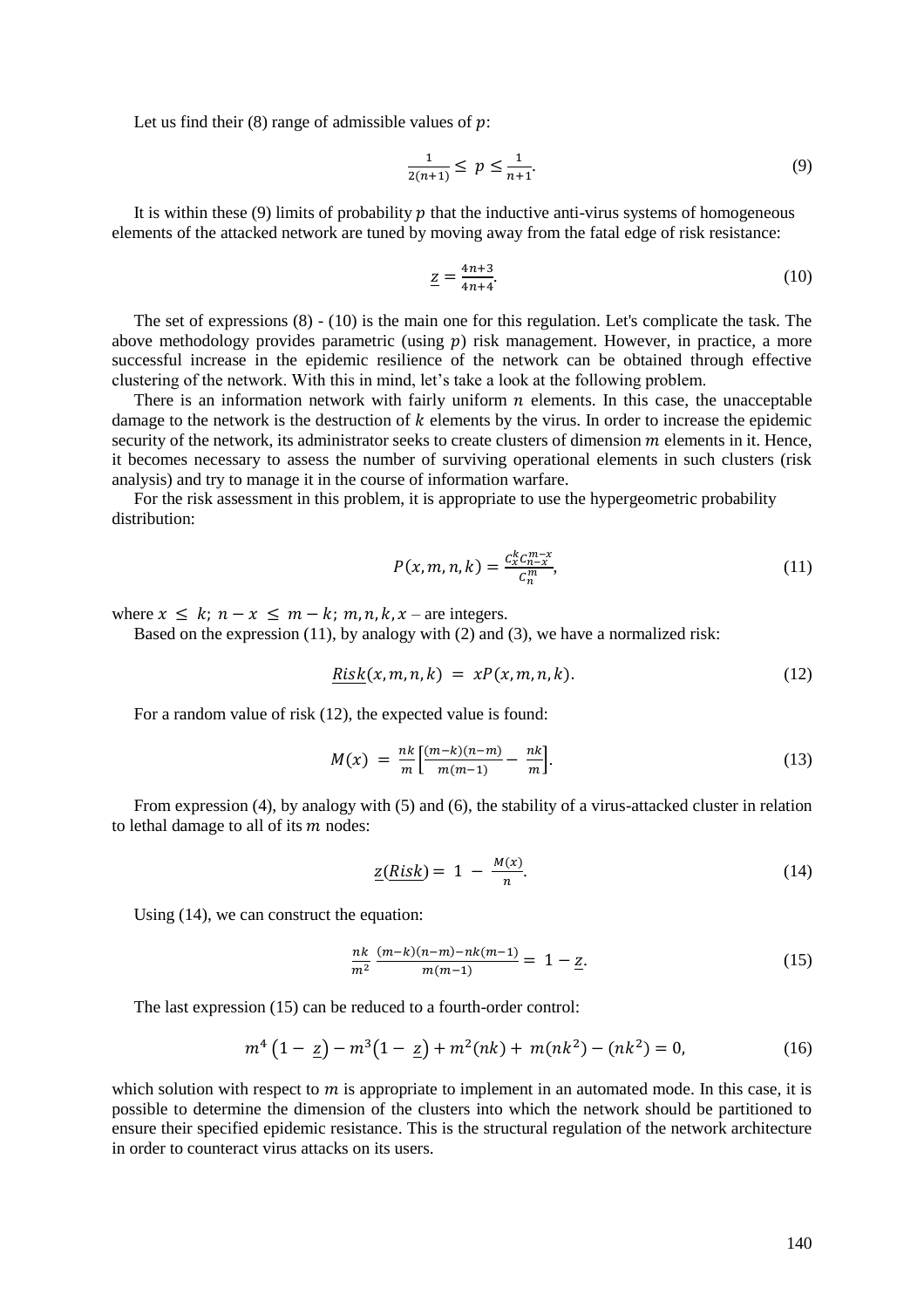# **3. Conclusion**

In this paper, we propose mathematical support for parametric and structural regulation of network virus attacks. Algorithmization and software implementation of the proposed methods have been carried out outside the scope of the present. In the order of software development, it is possible to describe network structures with heterogeneity of their elements. In terms of the practical application of the proposed software, it is pertinent to note that it can be used to counter not only computer viruses, but also viral content on social networks.

The above can be considered as a proposed "roadmap" for further research to expand the listed contradictions.

In conclusion, it should be noted that along with the purely cybernetic application of the developed methods, their educational and methodological use is visible. In particular, at the Faculty of Information Technologies and Computer Security of the Voronezh State Technical University for students of the specialties "Computer security of telecommunication systems", a methodology of risk analysis of viral intrusions into network structures has been developed, which can be introduced into the following disciplines of the curriculum:

- "Mathematical foundations of risk analysis";
- "Information Risk Management";
- "Research work of students".

In this case, the integration of design and training activities within the framework of the Regional Educational and Scientific Center for Information Security Problems (Voronezh, Russian Federation), coordinated by the Institute of Management Problems of the Russian Academy of Sciences, will bring substantially positive results as part of creating the necessary staffing for information security, and in terms of increasing the security of information and telecommunication systems and networks of the region and the state.

Therefore, research in the direction declared in this work is advisable to continue and increase their intensity in accordance with the plan proposed in this conclusion.

## **4. Acknowledgements**

The authors are deeply grateful to:

1. The faculty of the Department of Information Security Systems of the Voronezh State Technical University for useful advice within the main scientific direction of the Department of Information Risk Management and Security of Information and Telecommunication Networks.

2. Administration of the strategic project "Safe Internet", initiated by the Department of Education and Science of the Voronezh Region, for practical recommendations on the creation of methodological support for risk analysis of information networks in the interests of the region.

3. To the management of the Regional Educational and Scientific Center for Information Security Problems (Voronezh, Russian Federation) for objective and benevolent review of the research results, useful recommendations for their improvement.

4. Head of the Department of Information Security Systems of Voronezh State Technical University, Professor A. Ostapenko. for the creation of comfortable conditions for conducting research by the team of authors with a promising further development of this scientific direction

## **5. References**

- [1] Islamgulova V.V., Ostapenko A.G., Radko N.M., Babadzhanov R.K., Ostapenko O.A. Discreet risk-models of the process of the development of virus epidemics in non-uniform networks. Journal of Theoretical and Applied Information Technology, 2016, vol. 86, no. 2, pp. 306-315.
- [2] Butuzov V.V., Ostapenko A.G., Parinov P.A., Ostapenko G.A. Email-flooder attacks: The estimation and regulation of damage. Life Science Journal, 2014, vol. 11, no. 7s, pp. 213-218.